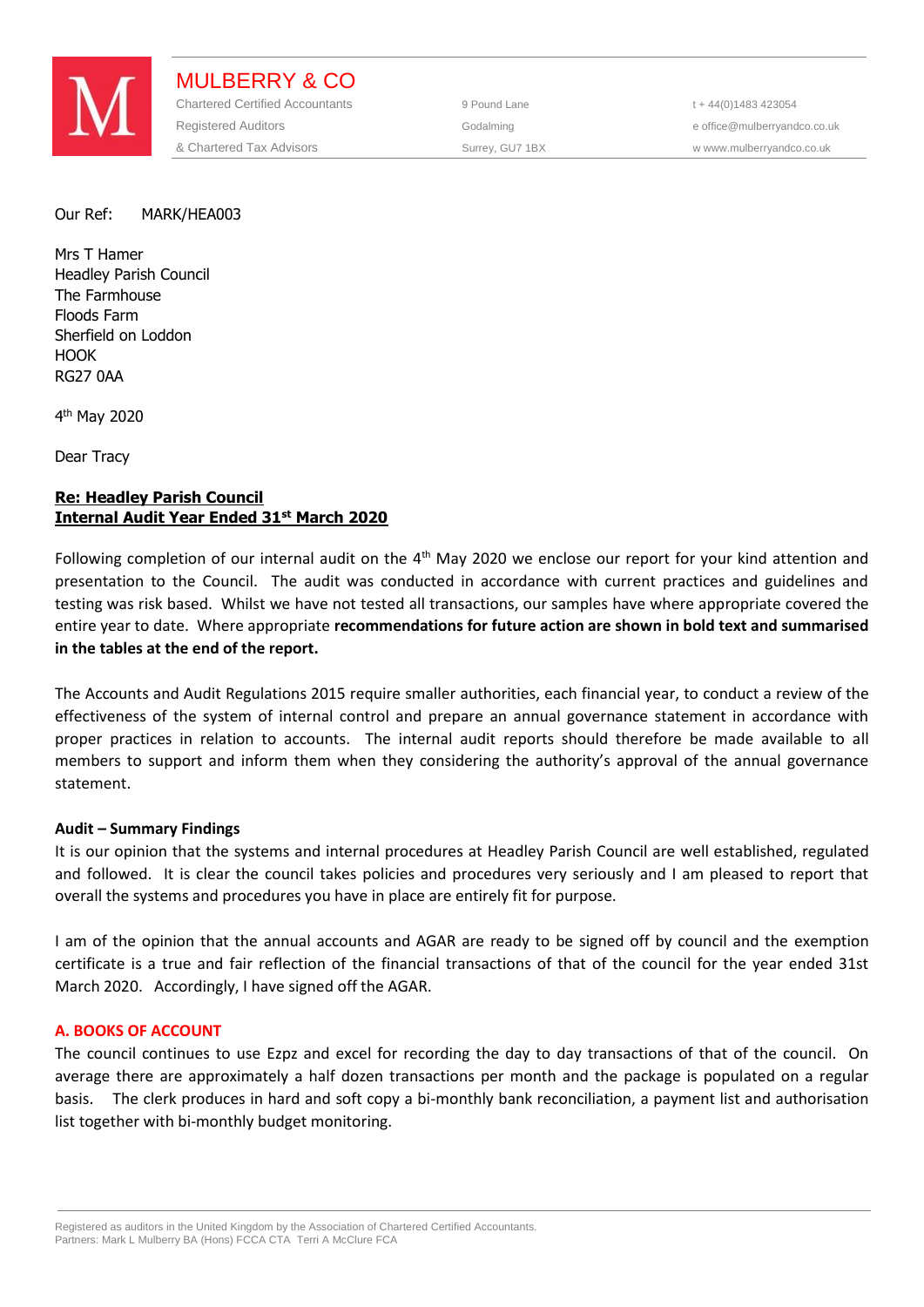My audit testing showed that supporting documentation could be easily located from records. I make no recommendation to change in this system.

I tested opening balances as at 1/4/19 and confirmed they could be agreed back to the audited accounts for 2018/19.

The Council is not VAT registered and £530.01 VAT was reclaimed in the year. The amounts shown on the return could be agreed to the underlying cashbook.

Overall, I have the impression that the accounting systems are well ordered and routinely maintained and as such I make no recommendation to change. I am of the opinion that the control assertion of "Appropriate accounting records have been properly kept throughout the financial year" has been met.

### **B. FINANCIAL REGULATIONS, GOVERNANCE & PAYMENTS**

### **Interim Audit**

*Check the publication & minuting of the prior year audited AGAR and notice of conclusion of audit.*

The AGAR was taken to council and minuted and the website was populated with the correct information. I applaud the council on their new website.

## *Confirm by sample testing that councillors sign statutory office forms*

I confirmed by sample testing that Councillors sign "Acceptance of Office" forms, register of members interests and notification to receive information by electronic means, all in line with regulations**.** 

## *Confirm that the Council is compliant with the relevant transparency code.*

I note that the Council is required by law to follow the Transparency Code, a review of the web site has shown that the code is being followed. However, the transparency page will need updating for the 2019/20 council year.

# *Confirm that the Council is compliant with the GDPR.*

The council is aware of GDPR. A common email system such as [cllr.name@h](mailto:cllr.name@)eadly........ is recommended because it gives a natural segregation so it is clear beyond doubt in what capacity a councillor is acting, gives control to the council, adds a degree of professionalism and in the event of a FOI request limits access to personal computers.

### *Confirm that the Council meets regularly throughout the year*

Full Council; meets circa bi monthly

*Check that agendas for meetings are published giving 3 clear days' notice.* The Clerk was able to demonstrate that at least 3 clear days' notice is given on both web site and hard copy agendas.

# *Check the draft minutes of the last meeting(s) are on the council's website*  Draft minutes are uploaded to the council website.

# *Confirm that the Parish Council's Standing Orders have been reviewed within the last 12 months.* The standing orders are based on the NALC model. These were reviewed in January 2020.

# *Confirm that the Parish Council has adopted and recently reviewed Financial Regulations.*

Financial regulations are based on the NALC model and are dated February 2012. The regulations being based on the NALC model contain provisions for the approval of spending, setting of budgets, reconciliation of the bank and reporting to council. These were reviewed and re adopted by council in January 2020. I would recommend that the new model regulations are reviewed and adopted over the next year to 18 months.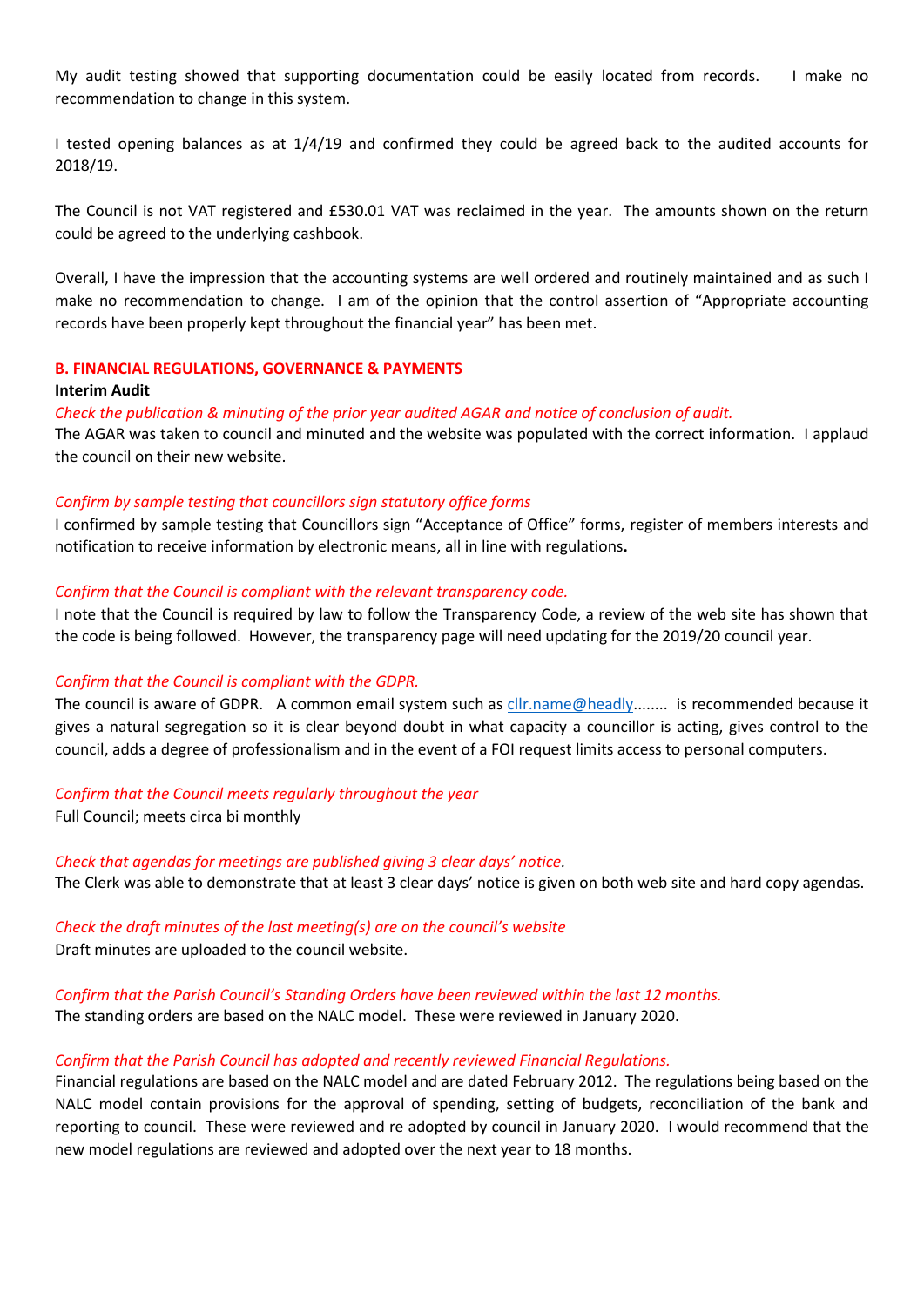# *Check that the council's Financial Regulations are being routinely followed.*

The de-minimis limit recorded in the Financial Regulations for the competitive purchase of items and services is as listed below.

- £20,000 + Tender Process
- £1,000 £20,000 3 quotations are required.
- £200 £1,000 strive to get 3 estimates
- 0 £200 power to spend

Financial regulation 3 deals with budgetary control and authority to spend. The council has thresholds in place at which authorisations to spend must be obtained.

Financial regulation 6 deals with making payments. The council makes payments by cheque, direct debit. Cheques must be signed by two individuals.

I discussed the purchasing system with the clerk vis-à-vis financial regulations 3 to 6 and ascertained that the regulations are being followed at a local level as described below:

- 1. Regular and recurring expenditure (rent, rates, wages, light & heat, contractual spend etc.) is known and authorised in advance (budget setting or tender process).
- 2. An ad hoc expenditure requirement is identified and noted to the clerk this can be from a number of sources and depending on the financial amount will discussed in advance with council, committee or chair. This will be noted in the minutes. My audit testing showed via the minutes that there is where appropriate discussion of expenditure before the orders are placed.
- 3. The order is made by the clerk councillors are not allowed or permitted to place amend or vary orders.
- 4. The supplier invoice, when received, is reviewed and then batched ready for the next meeting.
- 5. Cheques are pre written and taken to the meeting for signing along with verification of supplier invoices. My audit testing showed that supplier invoices are all annotated.
- 6. Entries made to accounts package at point of writing cheque.

# *Confirm all section 137 expenditure meets the guidelines & does not exceed the annual per elector limit of £7.86 per elector.*

The council has made £1,000 of grants. (2019: £1,000)

# *Confirm that checks of the accounts are made by a councillor.*

The system noted above details internal review takes place and councillor, committee and council level. I am under no doubt that council properly approves expenditure.

I have reviewed the expenditure list which is broadly similar to the prior year after accounting for one of expenditure items. We found no evidence of breaches of financial regulations in the sample testing completed.

I am of the opinion the council is following its own regulations and that any changes to financial regulations are to be considered minor and no indicative of errors in the system. I am therefore of the opinion that the control assertion "This authority complied with its financial regulations, payments were supported by invoices, all expenditure was approved and VAT was appropriately accounted for", has been met.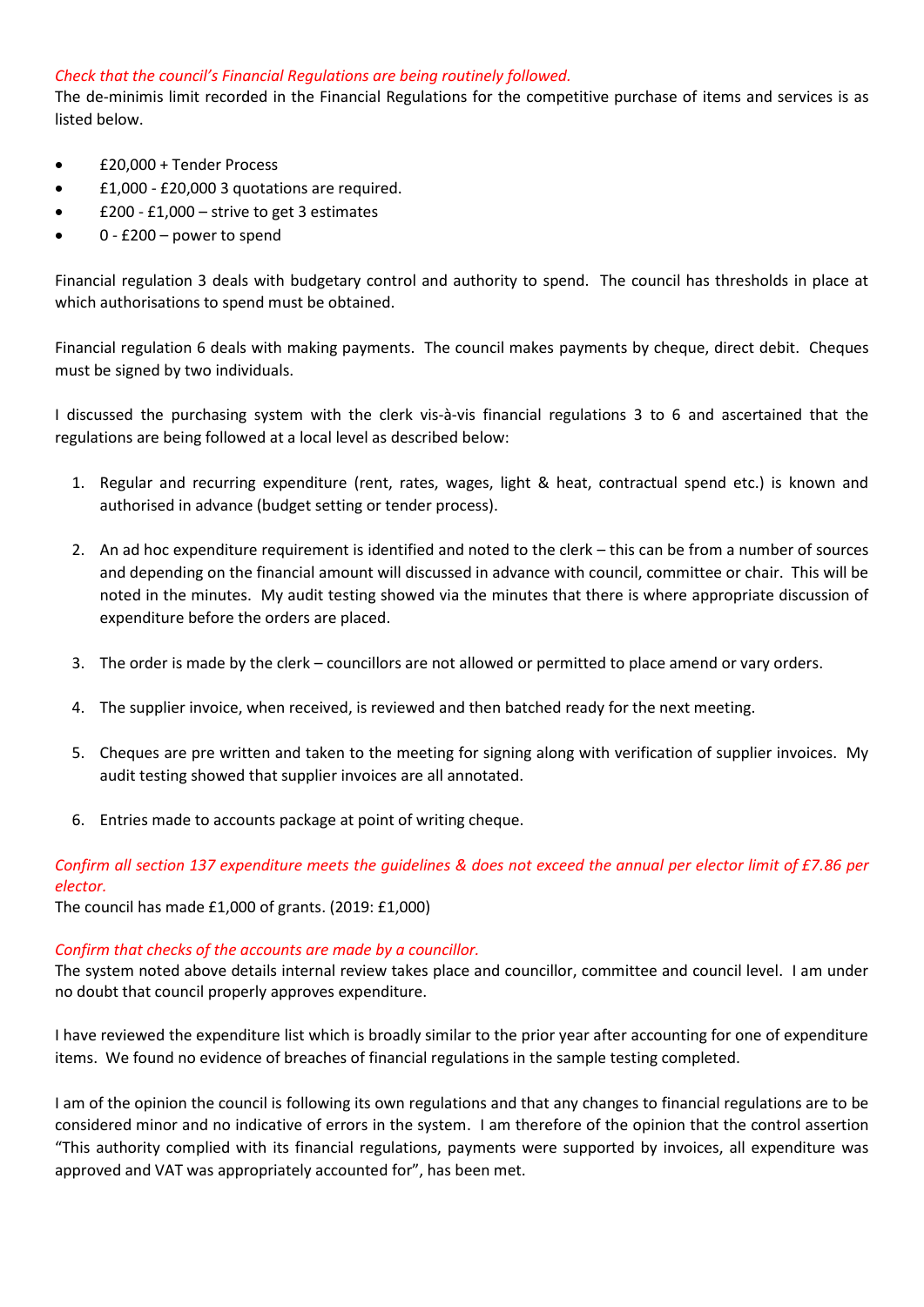## **C. RISK MANAGEMENT & INSURANCE**

The council has a detailed risk assessment document which was reviewed in January 2020. The document is comprehensive a covers not only trips and hazards, but also financial and management risks. This is entirely fit for purpose and I make no recommendation to change.

I have confirmed that the Council has a valid insurance certificate. The Council reviews its insurance requirements as part of the renewal process. Asset & money cover appears adequate.

I am of the opinion that the control objective of "This authority assessed the significant risks to achieving its objectives and reviewed the adequacy of arrangements to manage these.", has been met

## **D. Budget, precept & reserves**

The council has £25k of total reserves. Rule of thumb calculations would indicate that the general reserve of circa £8k as adjusted for local conditions would be more appropriate. The council has indicated that there could be fall in precept in future years, due to changes in band D properties.

The Council was able to demonstrate that budget monitoring reporting to members is comprehensive, and is appropriately minuted.

I am of the opinion that the control objective of "The precept or rates requirement resulted from an adequate budgetary process; progress against the budget was regularly monitored; and reserves were appropriate.", has been met.

### **E. Income**

The precept income was tested to remittance advice notes and third party evidence. There are no errors to report.

Other income comprises, grants, interest, donations & VAT refund.

I am of the opinion that the control objective of "Expected income was fully received, based on correct prices, properly recorded and promptly banked; and VAT was appropriately accounted for.", has been met.

### **F. Petty cash**

No petty cash

### **G. Payroll**

The council has one employee. The payroll is outsourced. The payroll is reconcilable to the AGAR and P60.

I am of the opinion that salaries are correctly stated on the AGAR and that the control object of "Salaries to employees and allowances to members were paid in accordance with this authority's approvals, and PAYE and NI requirements were properly applied.", has been met.

### **H. Assets and investments**

The fixed asset register agreed to the AGAR, the register lists the assets, their cost or proxy cost together with insurance values. Assets are correctly stated at historic cost. There have been no additions or disposals in year.

I am of the opinion that the control objective of "Asset and investments registers were complete and accurate and properly maintained.", has been met.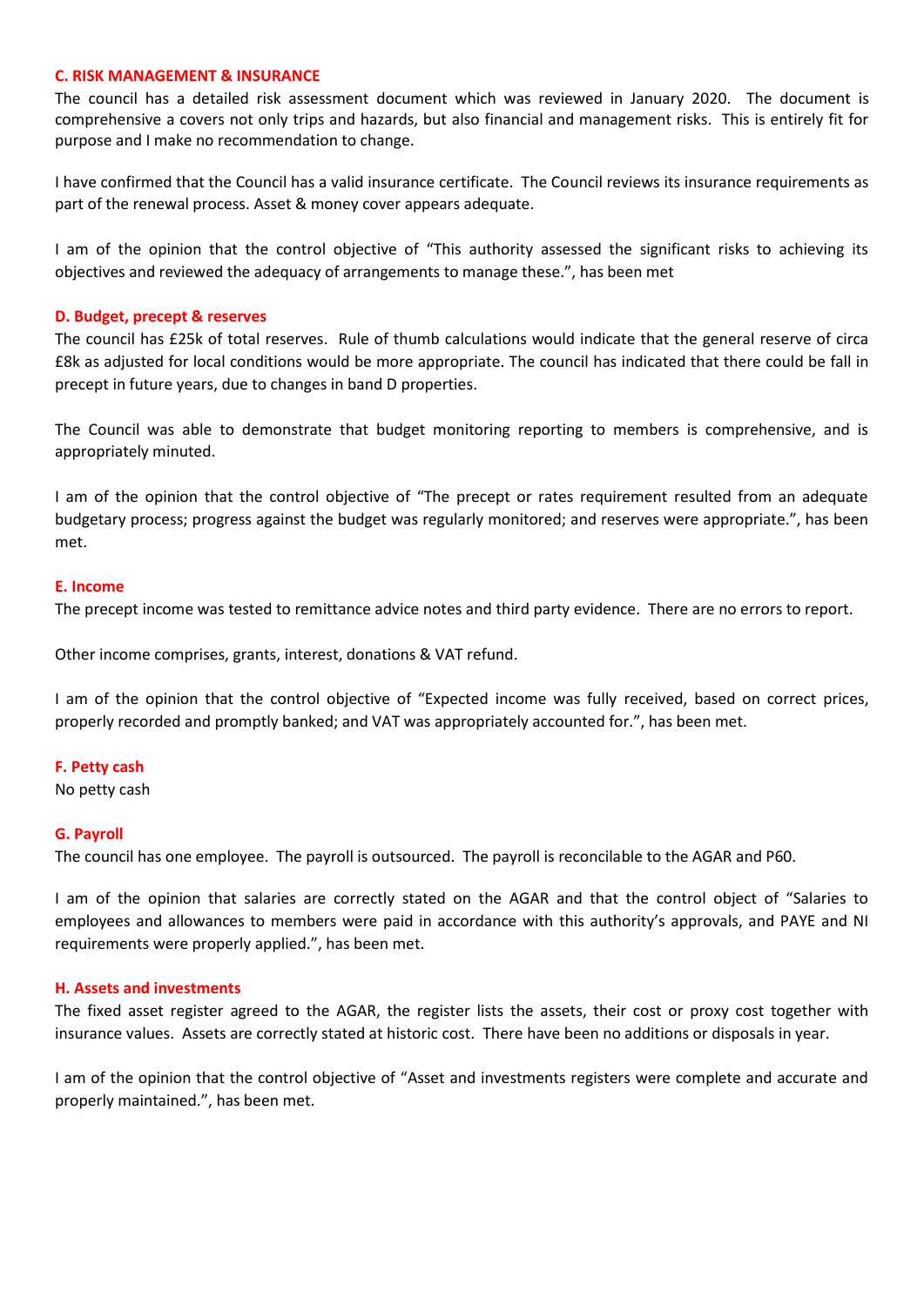## **I. Bank reconciliations**

At the year-end date the council had a reconciled bank position. I have reviewed the reconciliation there were no outstanding payments and the reconciliation agreed to the bank statements provided.

I am of the opinion that bank and cash balances are properly shown on the AGAR and that the control objective of "Periodic and year-end bank account reconciliations were properly carried out.", has been met.

## **J. YEAR END ACCOUNTS (FINAL AUDIT)**

The year-end accounts have been correctly prepared on the receipts & payments with no requirement for a box 7 & 8 reconciliation. The council will be taking advantage of submitting the certificate of exemption. This has been correctly prepared showing, total income: £17,353 & expenditure £11,741

The AGAR correctly casts and cross casts and the comparatives have been correctly copied over from the 2018-19 AGAR.

| <b>Agar Box Number</b> |                                                                         | 2018/19     | 2019/20     | <b>Auditor Notes</b>                                                   |  |
|------------------------|-------------------------------------------------------------------------|-------------|-------------|------------------------------------------------------------------------|--|
| $\overline{1}$         | brought<br><b>Balances</b><br>forward                                   | 14,551      | 19,442      | Agrees to bfwd signed accounts                                         |  |
| $\overline{2}$         | Precept or Rates and<br>Levies                                          | 13,500      | 13,500      | Agrees to third party evidence                                         |  |
| 3                      | Total other receipts                                                    | 1,812       | 3,853       | Includes grant £822 remittance advice note and CIL grant<br>£2,418     |  |
| $\overline{4}$         | Staff costs                                                             | 4,272       | 5,203       | Variance greater than £200 & 15% - due to back pay and<br>pay increase |  |
| $\overline{5}$         | Loan interest/capital<br>repayments                                     | $\Omega$    | 0           | Agreed no loans                                                        |  |
| 6                      | All other Payments                                                      | 6,149       | 6,538       | Reasonable                                                             |  |
| $\overline{7}$         | <b>Balances</b><br>carried<br>forward                                   | 19,442      | 25,054      | Casting agrees                                                         |  |
| 8                      | Total value of cash<br>short<br>and<br>term<br>investments              | 19,442      | 25,054      | Agrees to bank rec and bank statements                                 |  |
| 9                      | Total fixed assets plus<br>long<br>term<br>investments<br>and<br>assets | 66,506      | 66,506      | Agreed to register - no change year on year                            |  |
| 10                     | <b>Total borrowings</b>                                                 | $\mathbf 0$ | $\mathbf 0$ | Agreed no loans                                                        |  |

The variance analysis is required because there are variances greater than 15% and £200. This has been correctly prepared on a summary table basis**.**

I am of the opinion that the control objective of "Accounting statements prepared during the year were prepared on the correct accounting basis (receipts and payments or income and expenditure), agreed to the cash book, supported by an adequate audit trail from underlying records and where appropriate debtors and creditors were properly recorded.", has been met.